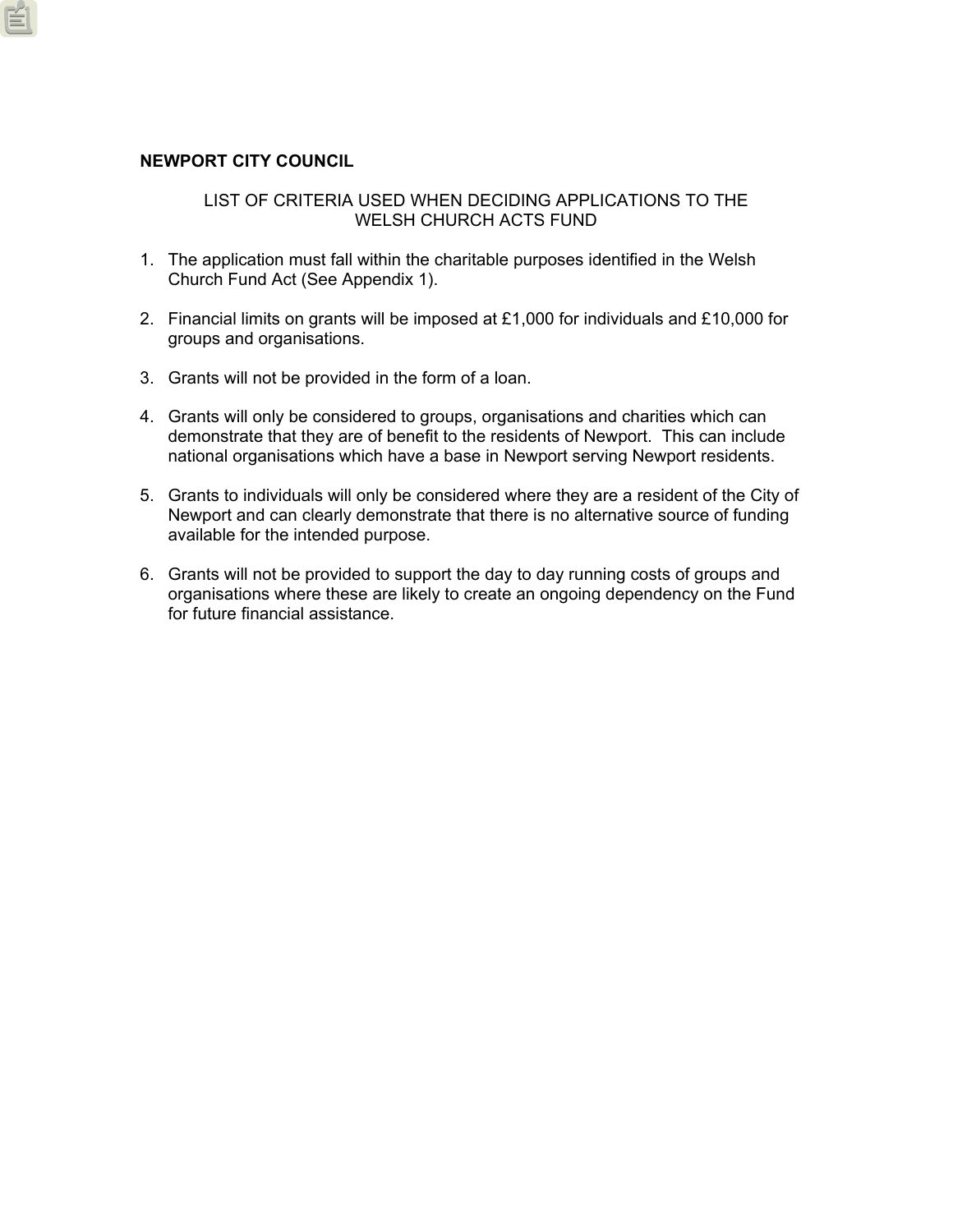## **WELSH CHURCH ACTS FUND**

The Charitable purposes for which the Fund may be applied

### **The Advancement of Education**

### **Educational**

- 1. The provision of benefits which are not readily available from other sources for persons of any age in one or more of the following ways –
	- (i) The award of scholarships, bursaries, loans or maintenance allowances to enable or to assist study at any school, university or other place of learning, approved by the Council, which may if the Council think fit Include allowances to dependants;
	- (ii) The provision of financial assistance, outfits, clothing, tools, instruments, other equipment, or books or loans to enable pupils or students on leaving school, university or any other educational establishment to prepare for, or to assist their entry Into a profession, trade or calling;
	- (iii) The award of scholarships or maintenance allowances or loans to enable beneficiaries to travel abroad to pursue their education;
	- (iv) The provision, or assistance towards the provision of facilities of any kind not normally provided by a local education authority, or a grant maintained school, for recreation, social and physical training at a school, university or other educational establishment;
	- (v) The provision of financial assistance to enable pupils and students to study music or other arts;
	- (vi) The provision of financial assistance to enable beneficiaries to undertake apprenticeships.

### **Libraries, museums, art galleries etc**

- 2. The advancement of knowledge and appreciation of the arts and literature of Wales and, In particular, in furtherance of those purposes but without prejudice to the generality thereof –
	- (i) the establishment, maintenance, replenishment or aiding of charitable institutions, libraries, museums, art galleries; or art, scientific or industrial exhibitions (including exhibitions relating to Industrial archaeology); whether national or local, for the principal use and benefit of the Welsh people;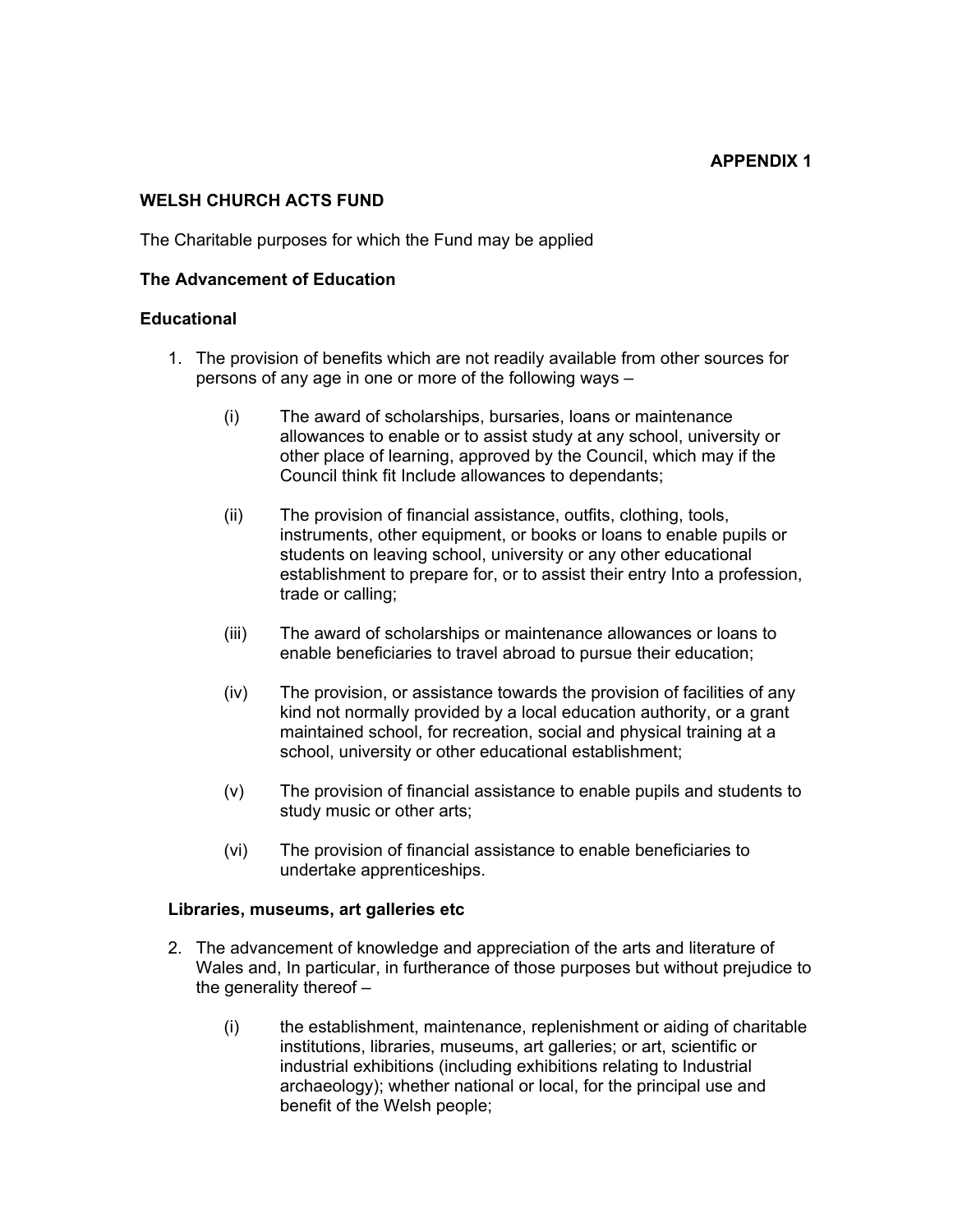- (ii) the assistance of charitable societies for study and research in subjects connected with Welsh history, topography, literature and life;
- (iii) the provision of lectures, exhibitions and equipment;
- (iv) the acquisition, preservation and publication of records and documents;
- (v) the provision of suitable premises (by erection, purchase, lease or hiring for occasional use) for any of the purposes authorised by this paragraph.

# **The Relief of Poverty**

### **Relief in need**

3. The relief either generally or individually of persons who are in conditions of need, hardship or distress by the making of grants of money or the provision of, or payment for, items, services or facilities calculated to reduce the need, hardship or distress of such persons.

## **The Advancement of Religion**

## **Places of worship and burial grounds**

4. The contribution towards the restoration and maintenance of any place of public worship or any burial ground.

# **Other Purposes Beneficial to the Community**

### **Relief in sickness**

5. The relief In cases of need of persons who are sick, convalescent, disabled, handicapped or infirm by the provision of, or payment for, items, services or facilities which are calculated to alleviate the suffering or assist the recovery of such persons, but which are not readily available to them from other sources.

### **Elderly persons**

6. The provision or assisting in the provision of accommodation for elderly persons who by reason of the infirmities and disabilities of age have need of such reception, care and attention. The provision of funds to organisations promoting the welfare of elderly persons.

### **Social and recreational**

- 7.
- (i) The provision of, or assisting in the provision of, facilities for recreation or other leisure time occupation being facilities which are available to the members of the public at large and which are provided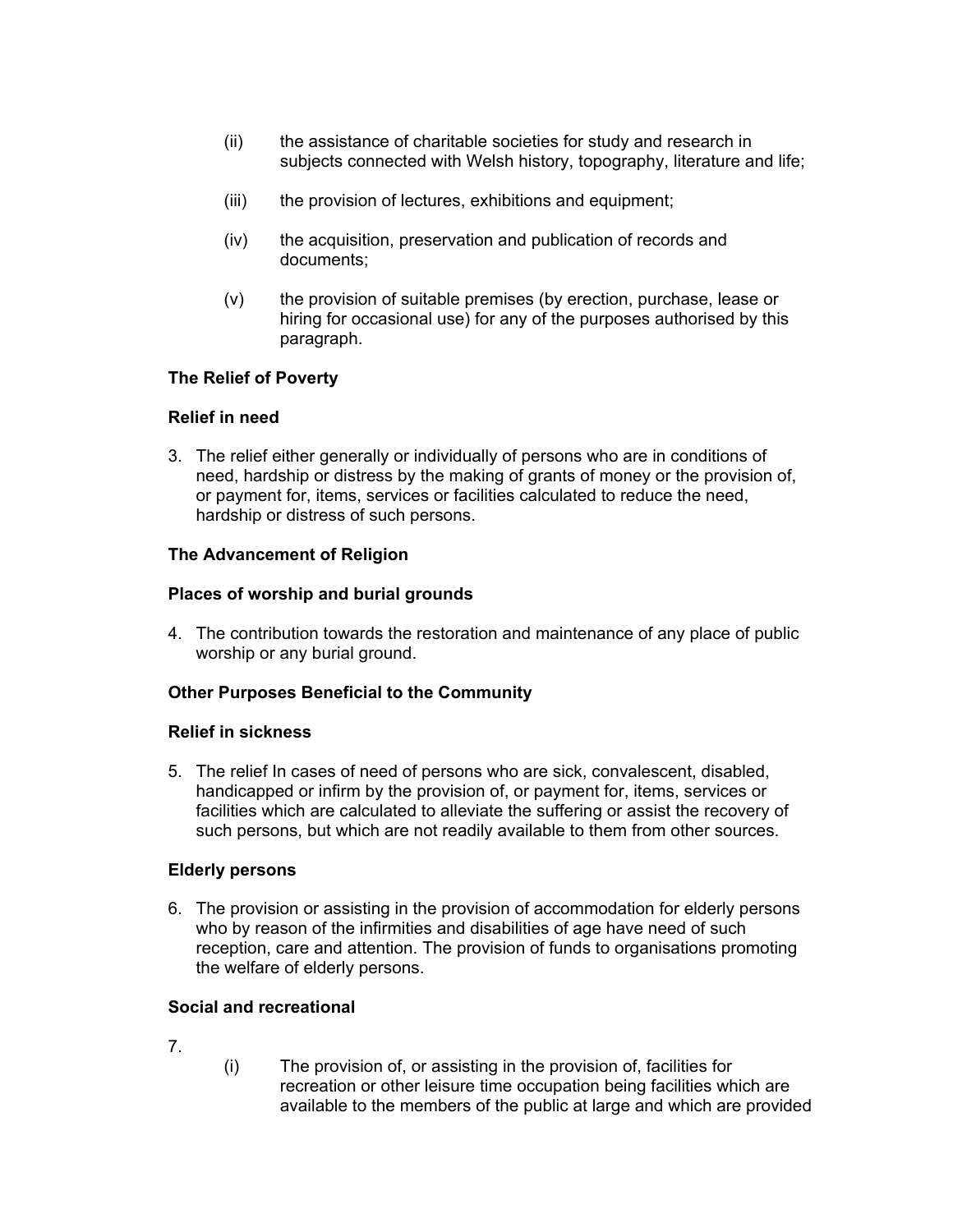in the interests of social welfare with a view to Improving the conditions of life of the persons for whom they are intended and, in particular, in furtherance of those purposes but without prejudice to the generality thereof, the provision of, or assisting in the provision of, playing fields, other sporting facilities, parks, open spaces and centres or halls for meetings, lectures or classes;

(ii) Sub-paragraph (1) is intended, in particular, to be concerned with the provision of, or assisting in the provision of, facilities etc to persons in need by reason of their youth, old age, infirmity or disablement, poverty or social and economic circumstances.

# **Aesthetic, architectural, historical and scientific matters**

- 8. The advancement of the education and public benefit of the Welsh people by promoting their interest in aesthetic, architectural, historical or scientific matters relating to Wales and in particular in furtherance of those matters but without prejudice to the generality thereof –
	- $(i)$  the acquisition and preservation of
		- (a) land of special interest in relation to science and natural history;
		- (b) land, buildings or objects of beauty or of historic or architectural interest.
	- (ii) the acquisition, preservation and publication of records and documents of historic interest.

### **Medical and social research, treatment, etc**

- 9. The preservation and protection of the physical and mental health of society and, in particular, in furtherance of those purposes but without prejudice to the generality thereof –
	- (i) the advancement of education in the theory and practice of medicine;
	- (ii) the promotion of medical and social research and schemes for the prevention and treatment of disease and publishing the results of such research;
	- (iii) the provision of nursery and convalescent homes and hostels.

# **Probation etc**

- 10. Making grants in cases of need for the assistance of
	- (i) persons placed on probation, or children and young persons from community homes or any other Institution of a substantially similar nature established under statutory authority;